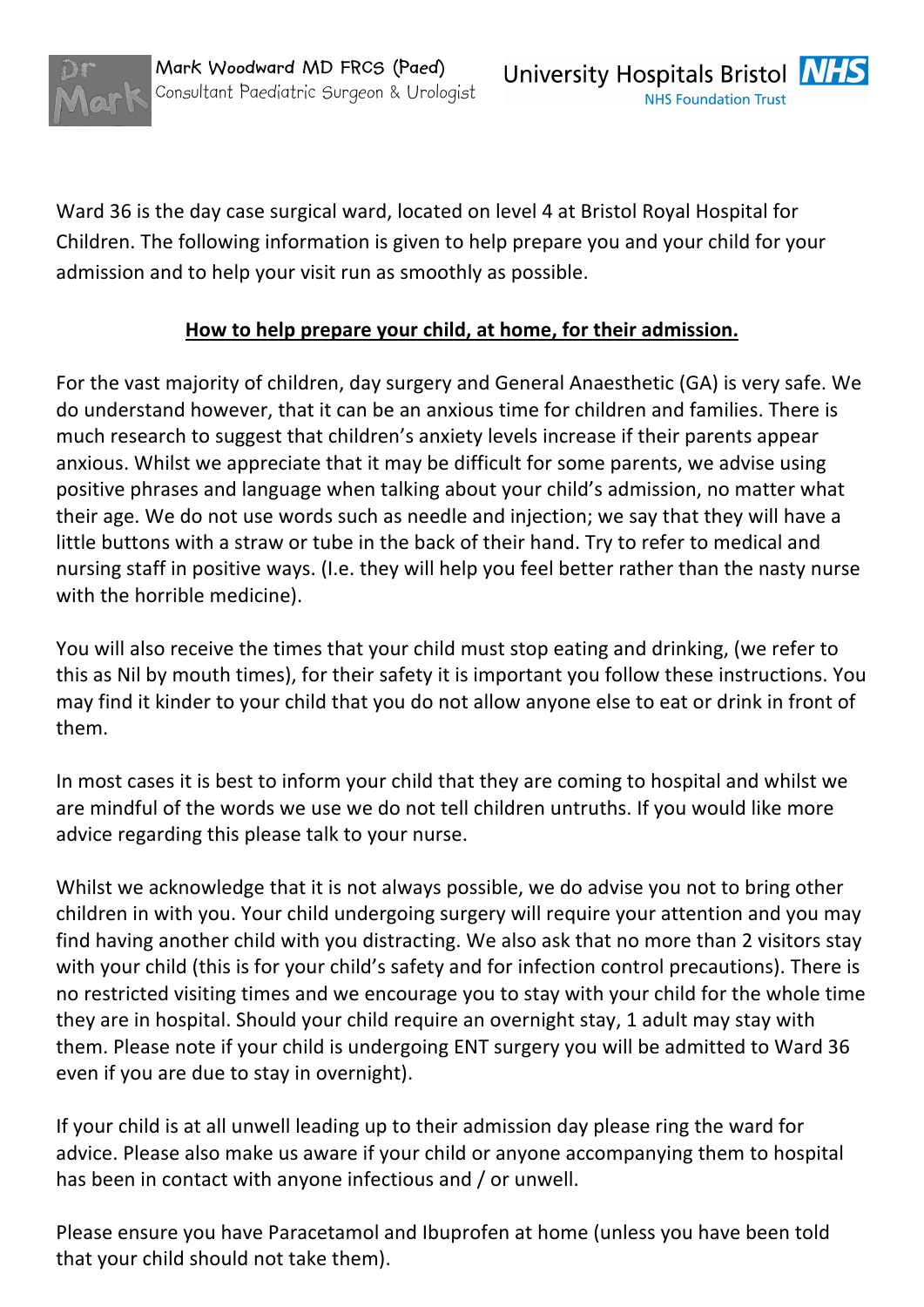## **What to Expect on the Day**

On the day you come in, you will usually be asked to come to the ward at either 07.30 (if on a morning list) or 12.00 (if on an afternoon list). You will see a staff nurse or nursing assistant, the team carrying out the surgery and the anaesthetist. Please note that this is not the time your child will receive their operation, however, once the theatre lists commence it is sometimes difficult for members of the surgical and anaesthetic teams to see you, therefore it is important to arrive on time. If you are running late please ring the ward. It is also important that your child takes any regular medication that they are on. If however, this is usually taken with milk, food or a drink please discuss with your nurse during the pre-admission phone call.

Due to the nature of the hospital the order of the list cannot always be finalised until the day of surgery and is sometimes subject to change. We will do our best to keep you informed of any changes made at all times. When it is your child's turn to go to theatre, we will ask ONE parent or carer to come with the child to have their anaesthetic. Once they are asleep, your nurse will accompany you back to the ward. You are welcome to wait on the ward but we would advise that you use the time to leave the ward and get some refreshment. Your nurse will let you know how long you are able to leave the ward for.

As every child is different, sometimes your child may be in theatre longer than anticipated; this is common and nothing to worry about. Sometimes the surgery can take longer than estimated, or some children just take a little longer to wake up after their anaesthetic. Your nurse will be able to reassure you should this be the case. Once your child has woken from their anaesthetic the ward will be phoned by our recovery staff and one parent may accompany your ward nurse to the recovery area. Your ward nurse will receive a handover from the recovery staff and bring your child back to the ward.

Once back on the ward, your nurse will check that your child is recovering well from their surgery and anaesthetic and when your nurse is happy they will offer a drink and light diet. Your surgeon will come to talk to you during this recovery period to discuss the surgery and any follow up plans. Your nurses are experienced in caring for children undergoing day surgery and in the vast majority of cases, once certain criteria are met, it will be your nurse who will discharge you.

When your child is ready to go home, your nurse will go through any discharge advice. They will explain any medication that your child may need to take, this will include pain relief, and if any follow up appointments are needed. You will be given a discharge letter, (a copy of which also gets sent to your GP) and contact telephone numbers should you need any advice once at home. Should you have any questions or concerns once you have been discharged please do not hesitate to contact the ward. As your child has received a General Anaesthetic (GA) we advise you to travel home by private car or taxi and not to travel home on public transport.

When you and your child are happy and all questions are answered, you will be allowed to go home.